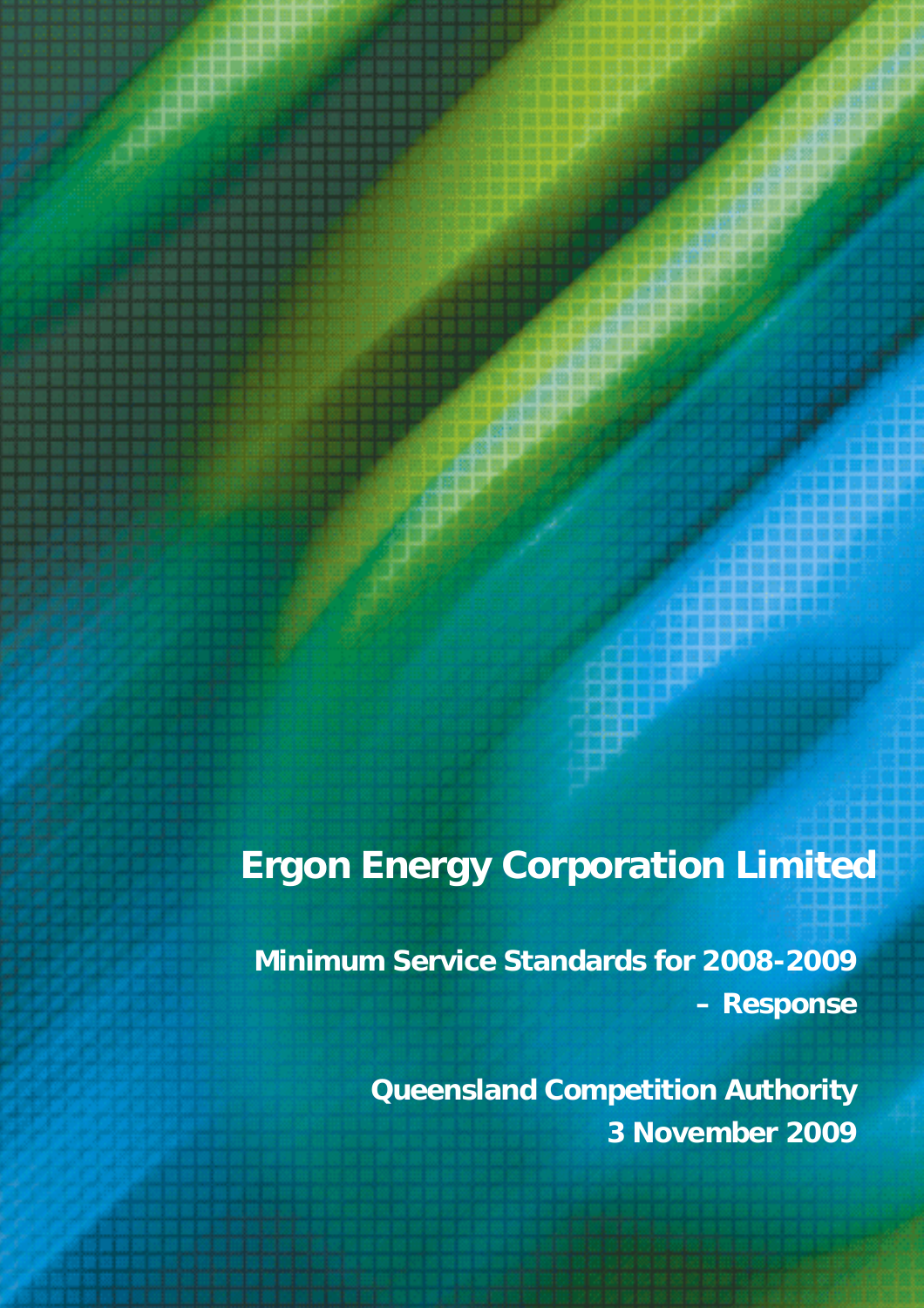# **Minimum Service Standards 2008-2009 – Response**

# **Queensland Competition Authority**

# **3 November 2009**

This submission, which is available for publication, is made by:

Ergon Energy Corporation Limited PO Box 15107 City East BRISBANE QLD 4002

Enquiries or further communication should be directed to:

Tony Pfeiffer General Manager Regulatory Affairs Ergon Energy Corporation Limited Email: tony.pfeiffer@ergon.com.au Ph: (07) 3228 7711 Mobile: 0417 734 664 Fax: (07) 3228 8255

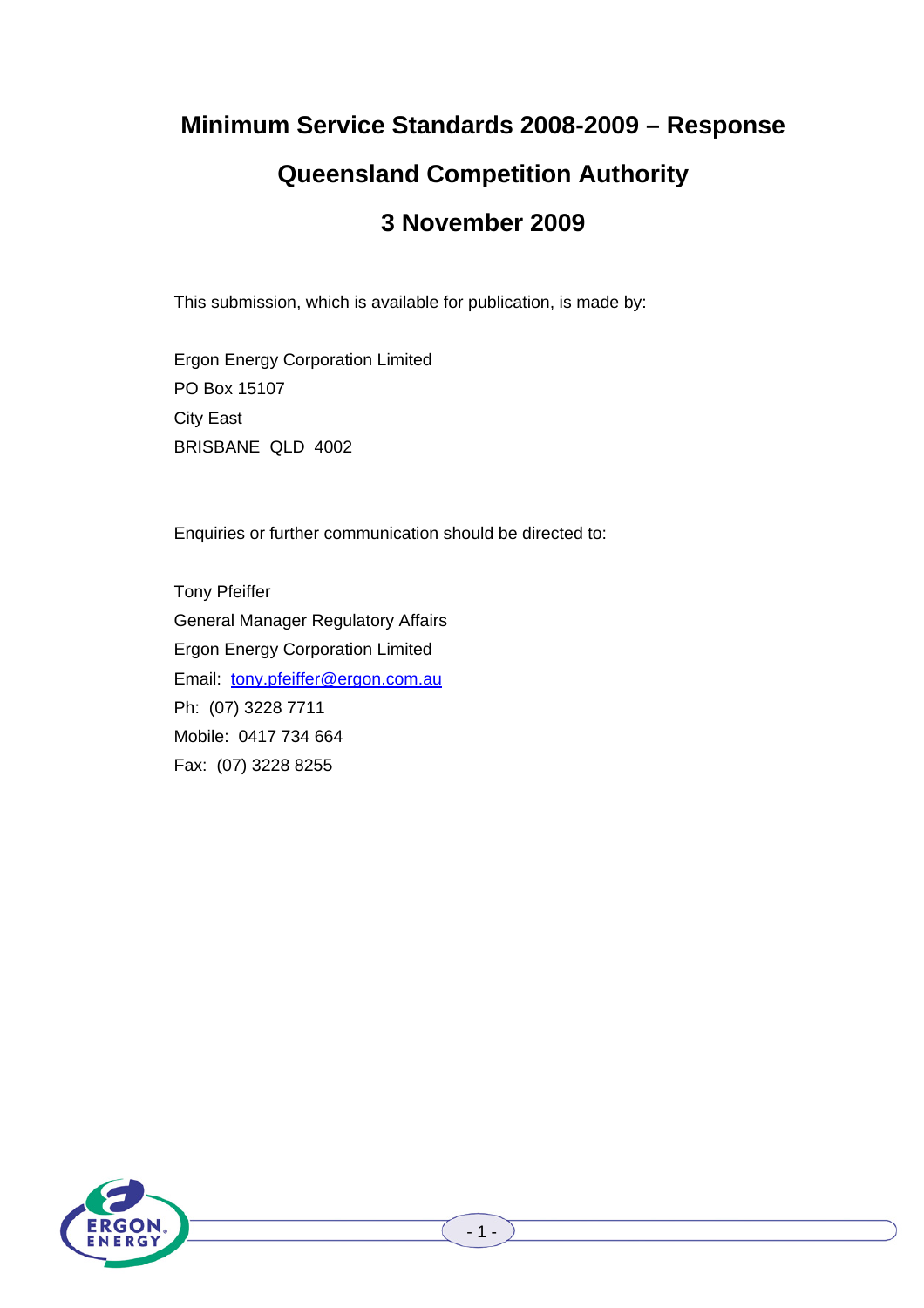# **TABLE OF CONTENTS**

| 1                                                                             | General Comments Addressing Matters Raised by the Authority 3 |                                                                                  |  |  |
|-------------------------------------------------------------------------------|---------------------------------------------------------------|----------------------------------------------------------------------------------|--|--|
|                                                                               | 1.1                                                           | General Approach of Ergon Energy to Achieving Electricity Industry Code (the     |  |  |
|                                                                               | 1.2                                                           | Background Information relating to decision to suspend live line works 4         |  |  |
|                                                                               | 1.3                                                           | Assessment made of likely impacts of live line suspension on overall             |  |  |
| Specific Comments Addressing Matters Raised by the Authority7<br>$\mathbf{2}$ |                                                               |                                                                                  |  |  |
|                                                                               | 2.1                                                           | Detailed explanation of the factors affecting Ergon Energy's ability to meet its |  |  |
|                                                                               | 2.2                                                           |                                                                                  |  |  |
|                                                                               | 2.3                                                           | Steps taken by Ergon Energy to mitigate the potential and actual impact of       |  |  |
|                                                                               | 2.4                                                           | Strategies adopted to ensure that such factors did not impact its performance    |  |  |

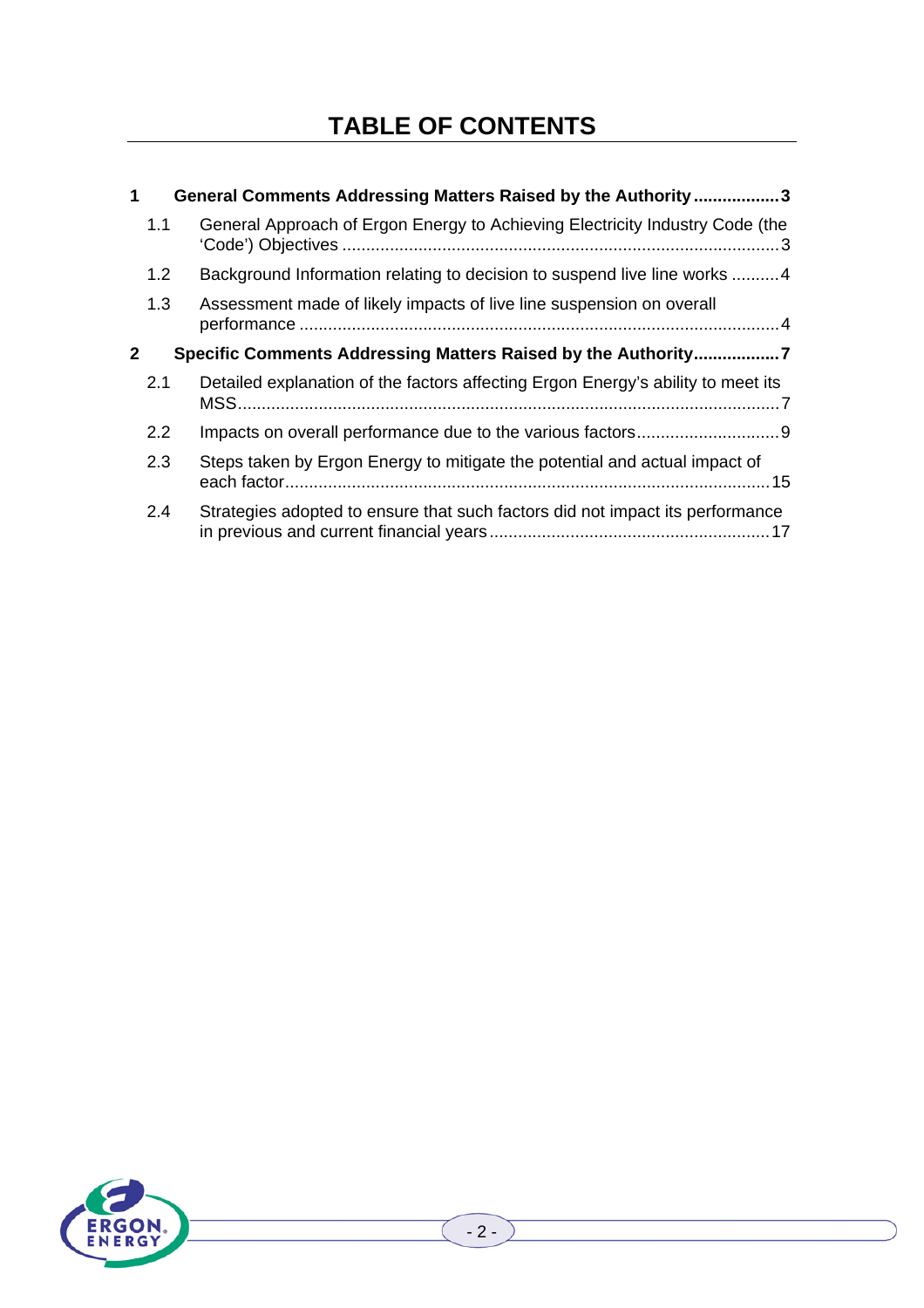# **1 General Comments Addressing Matters Raised by the Authority**

#### **1.1 General Approach of Ergon Energy to Achieving Electricity Industry Code (the 'Code') Objectives**

On 29 May 2009 Ergon Energy wrote to the Queensland Competition Authority advising that due to the combination of severe weather conditions over the past two quarters, coupled with a Live Line work suspension and union initiated bans on operating Air Break Switches (ABS) associated with equipment failure, Ergon Energy was forecasting to exceed 2008-09 year end MSS limits for some feeders. Ergon Energy has always, and will continue to advise the Authority as soon as it becomes aware of any compliance issues.

The objectives of the Electricity Industry Code (the Code) are to promote effective use of and efficient investment in electricity services for the long term interests of electricity customers. Ergon Energy's purpose, consistent with the Code, is to enhance the economic and lifestyle aspirations of its customers through the delivery of sustainable energy solutions. In seeking to achieve this purpose Ergon Energy is required to balance and manage a range of considerations applicable to its distribution network, including in relation to price, quality, reliability, safety and security.

In this context, the Authority has sought a more detailed explanation of each of the factors previously noted by Ergon Energy as having contributed to its performance against the MSS in 2008/09.

There have been three principal contributing factors to Ergon Energy's 2008-09 unfavourable performance, namely:

- Live line suspension undertaken as a precautionary safety measure;
- Operating restrictions on ABS as a result of union initiated bans; and
- More severe storm season.

Individually, each has had a significant impact on our overall performance and combined have resulted in Ergon Energy not being able to meet the MSS. It should be noted that these three factors continue to influence our 2009-10 performance putting achievement of the MSS targets at risk. The phased re-introduction of Live Line capability has seen some improvement in August and September 2009.

However, any assessment of Ergon Energy's ability to achieve compliance with the MSS in 2008/09 needs to be put in context with the universally applied safety hierarchy in the Electricity Utility Industry, namely:

- Safety of employees and the public.
- Safety of plant and equipment.
- Continuity of supply.

Ergon Energy has a robust and accredited safety management system committed to 'Zero Harm' and an 'Always Safe' philosophy. Accordingly, Ergon Energy recognises the duty of care obligation owed by the company and its officers to the community at large and to its customers, contractors and employees to ensure the safety of its network.

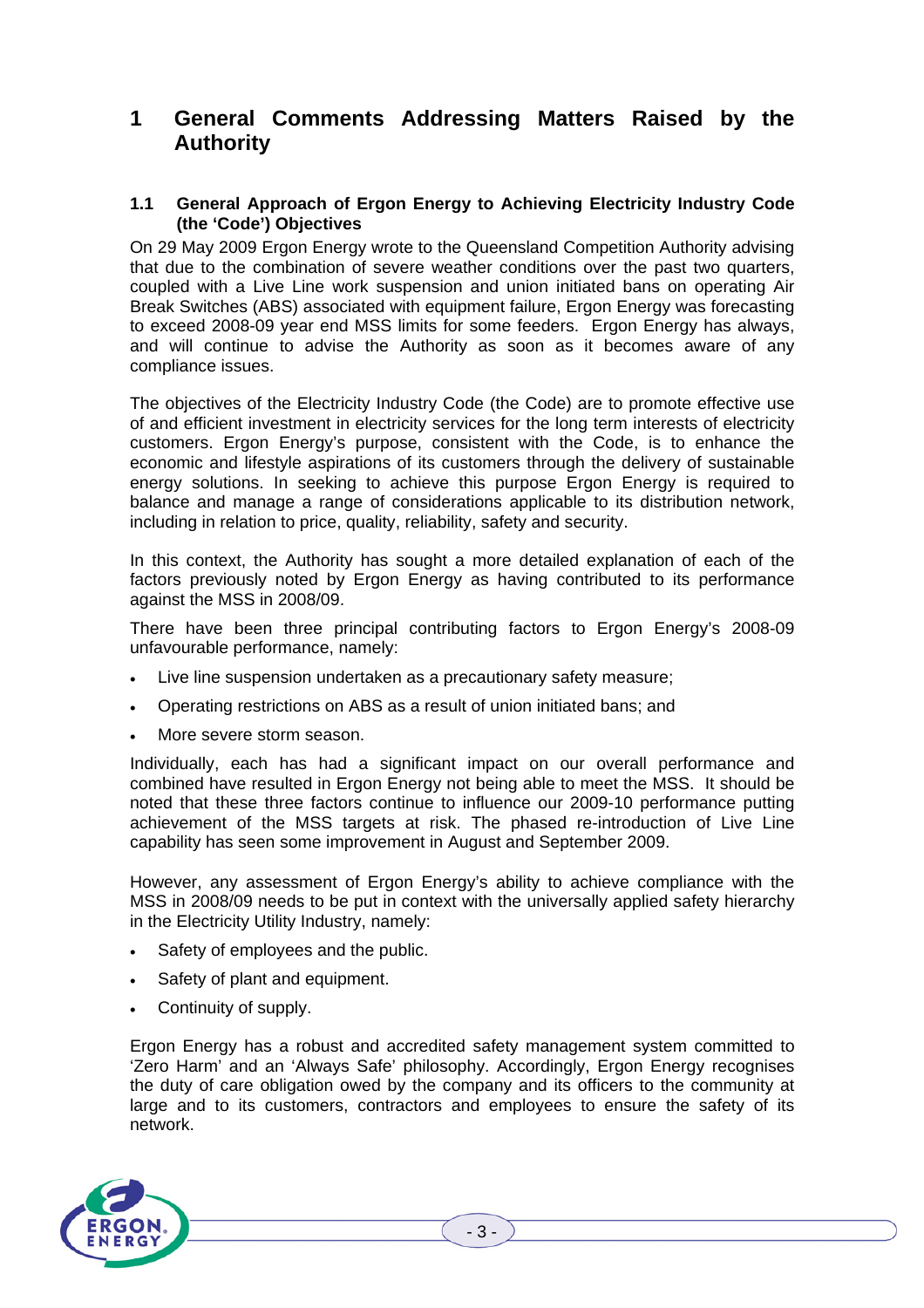Accordingly, when put in a position where a choice is required, Ergon Energy must choose the safety of its employees, contractors and the public over continuity of supply. In particular, Ergon Energy draws the Queensland Competition Authority's attention to the requirement for Ergon Energy to maintain compliance with its safety obligations under section 29 of the *Electrical Safety Act 2002*.

In this case, Ergon Energy decided on 19 February 2009 to suspend all live line work on its assets until further notice as a precautionary safety measure. In late March 2009, having examined various options, Ergon Energy decided that the most sensible, prudent and cost effective manner in which it could achieve its safety imperative was to undertake a complete rebuilding of the live line safe system of work.

#### **1.2 Background Information relating to decision to suspend live line works**

The above-mentioned decisions were made in the aftermath of a serious Class 1 live line incident at Stanthorpe that resulted in serious burns to an Ergon Energy employee and in recognition of the fact that over the previous thirteen months. Ergon Energy experienced several serious live incidents, with four of these incidents being treated as Dangerous Electrical Events, as defined under the *Electrical Safety Act 2002*.

Following the initial suspension of live line works on 19 February 2009, Ergon Energy's senior management team met and considered the matter further to determine what the longer term response to the safety issues experienced in the live line area would be. Ergon Energy management considered the impacts of the various incidents that had occurred and the various learnings from them in relation to the manner in which it conducted live line works.

The company was also aware that a review of the Australian Standard for live line was underway and that changes in the standard would lead to increases in the minimum approach distances used by Ergon Energy prior to the suspension being implemented.

Further details of the options considered to improve the live line safe system of work appear in section 2.3 of this report.

#### **1.3 Assessment made of likely impacts of live line suspension on overall performance**

The decisions mentioned above were taken with the knowledge that they would have an adverse impact on our reliability performance.

At the time of the decision, the full extent of the impact could not be anticipated precisely. In February and March 2009, the cyclone season was still active with extensive flooding in regional Queensland abating slowly and despite this Ergon Energy's performance against the year to date MSS targets was not considered problematic at that time.

Ergon Energy management believed, at the time, that with planned mitigating actions it could maintain the MSS performance within the limits set out in the Code. Hence, at the time of making the decision it was clear that staff, contractor and community safety was a real and immediate issue that needed to be addressed and that MSS performance, while always uncertain to some degree during storm season, was not seen as a comparable risk.

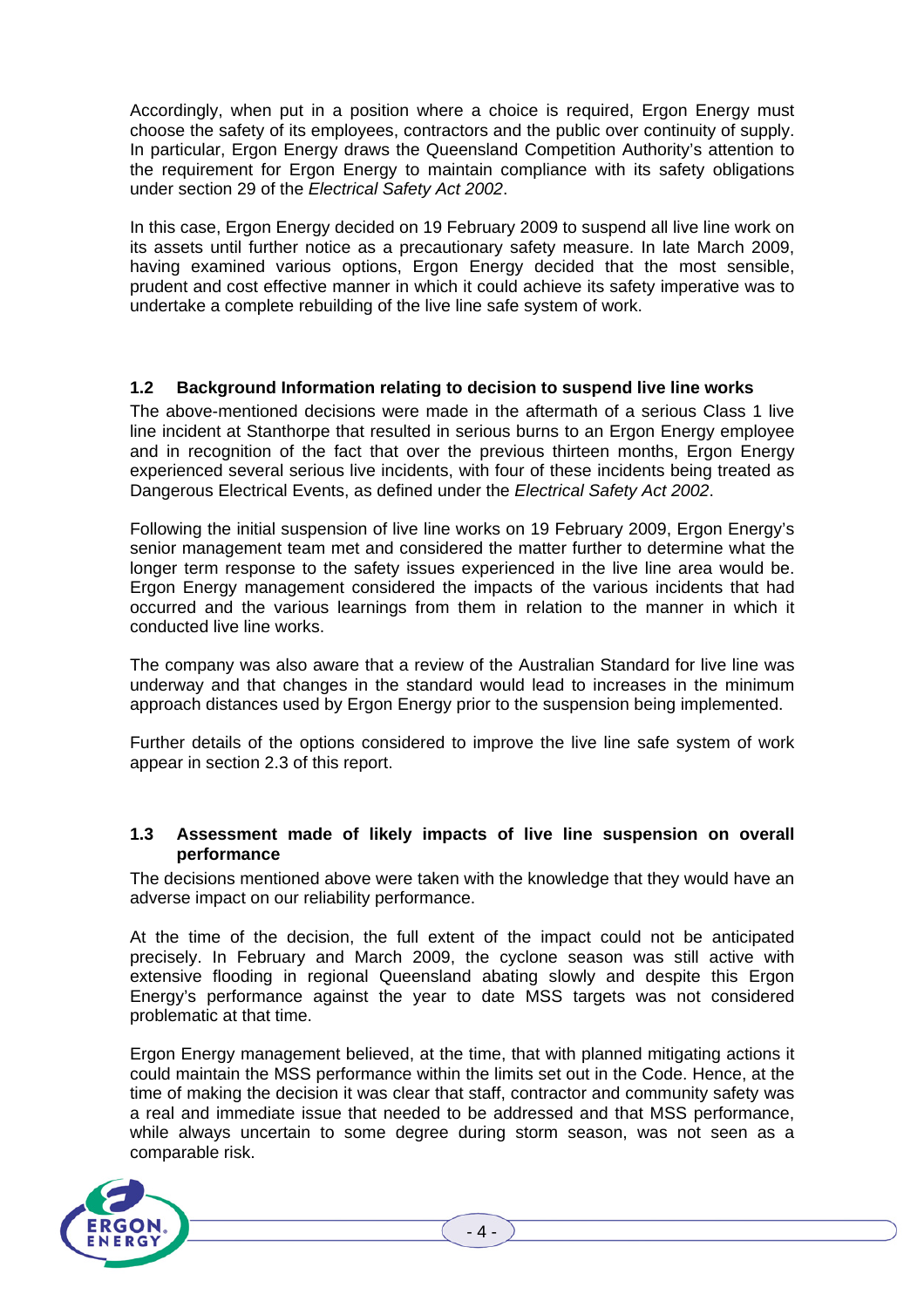In these circumstances, Ergon Energy was decisive in putting safety first.

However, as events have transpired and due to the relatively high contribution planned outages contribute towards Ergon Energy's SAIDI and SAIFI results, the combined impact of the three factors mentioned above, even when coupled with the mitigating actions we took, were too great to enable the company to remain within the MSS limits for 2008-09 set out in the Code for all but the long rural SAIFI measure.

Ergon Energy's reliability performance for this regulatory period is shown in Figure 1. Despite the network performance being severely impacted from Cyclone Larry in 2005- 06 it has remained favourable to all the MSS's consistently for the financial years 2006- 07 and 2007-08. It should also be noted that strong demand for connection services from customers over this period far exceeded the investment allowed by QCA in its 2005 determination putting upward pressure on SAIDI and SAIFI to enable connection and downward pressure on funding available for reliability projects. Investment over this period has focused on network resilience (maintenance) and security (capacity & redundancy).

Ergon Energy is proud of the above achievement given the particular challenges faced by it as a distributor in meeting its SAIDI and SAIFI targets due to the extensive radial nature of Ergon Energy's network which make it more susceptible to longer outage durations (both planned and unplanned). These challenges (including the impact planned outages have on SAIDI and SAIFI) have been recognised by the Queensland Competition Authority, and independent experts, such as Evans & Peck, during the latest review in April 2009 of Electricity Distribution Network Minimum Service Standards and Guaranteed Service Levels to apply in Queensland from 1 July 2010.

It is important to note that Ergon Energy has not benefited in any way by not achieving the MSS.

No work has been deferred as a result of the three factors that have significantly influenced the MSS performance, and although extremely difficult to quantify, there would have been an increase in costs associated with the emergency response to the storms and flooding, the ban on Live Line work and the safe operating procedures that were put in place for the ABS's. Ergon Energy's Regulatory Financial Statements show both a capital and an operating expenditure for the 2008-09 year in excess of the regulatory allowances.

Since 2004-05 Ergon Energy has consistently achieved a supply availability of above 99.9% as an average across the entire network. For 2008-09, the supply availability to our customer base was also 99.9%. This performance represents improving network robustness due to the significant investment in failure prevention and improved asset management over the past and current regulatory periods.

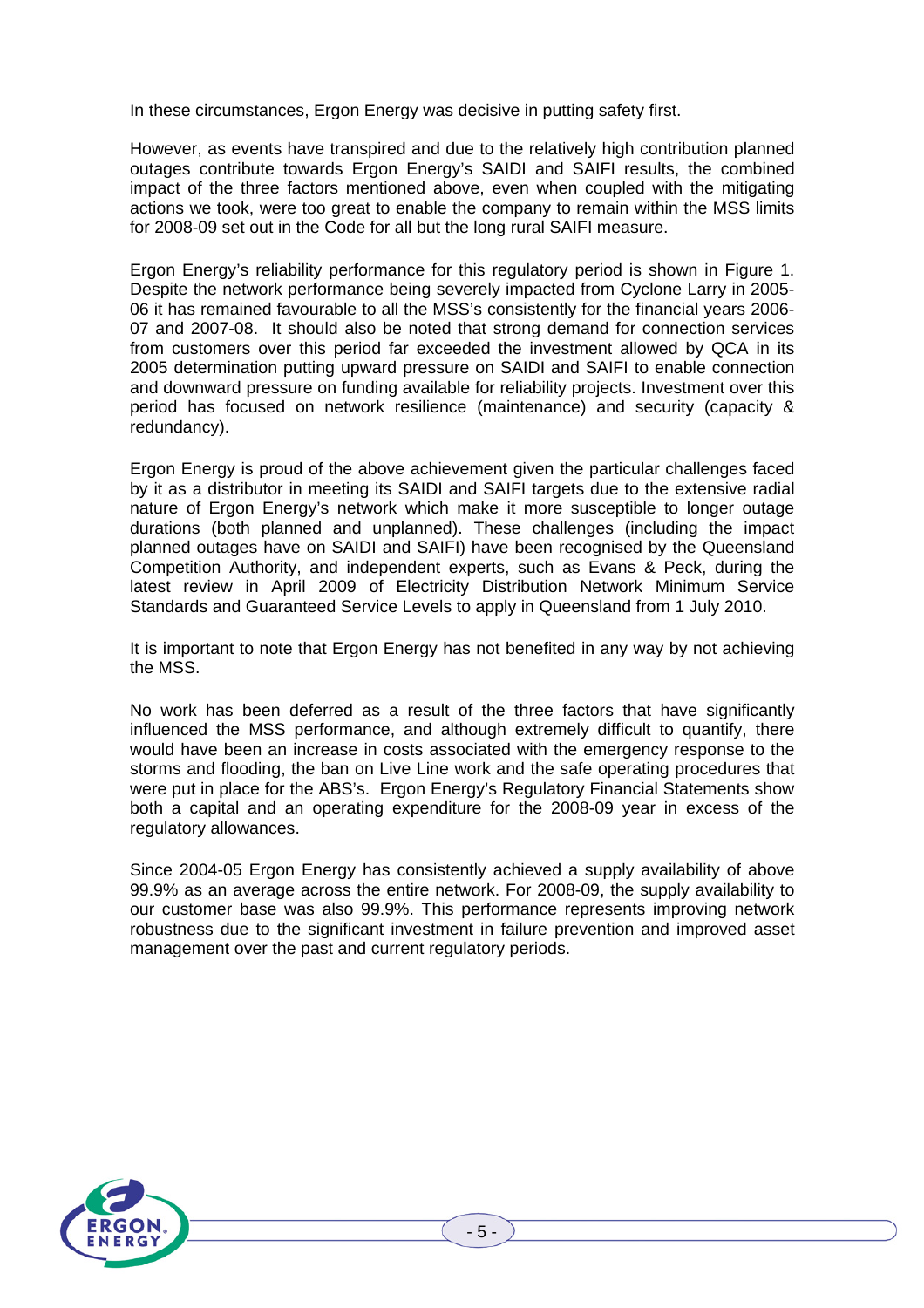

**Figure 1: SAIDI/SAIFI trends for Urban, Short Rural and Long Rural feeders** 

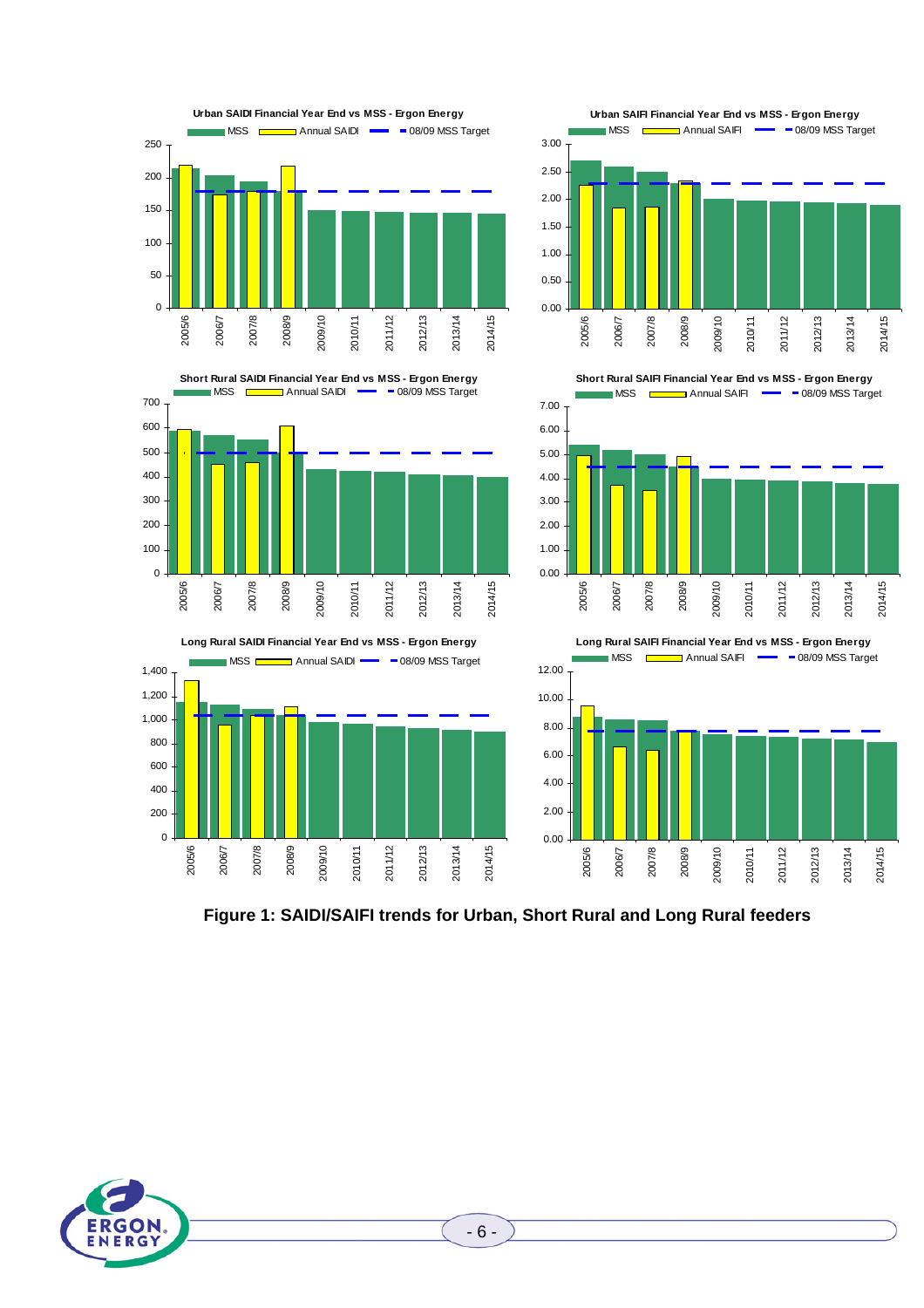# **2 Specific Comments Addressing Matters Raised by the Authority**

The factors mostly affecting the 2008-09 overall performance are discussed in detail, against the specific areas requested by the QCA, below. It should be noted that each of the three items mentioned in section 1.1 adversely affects each SAIDI and SAIFI measure. Where possible, further analysis has been provided to assist in understanding and describing the impacts across each measure, however, it is not possible with the data available and due to the general nature of our network topology to specifically quantify the impact of each issue in isolation from the other.

#### **2.1 Detailed explanation of the factors affecting Ergon Energy's ability to meet its MSS**

# **2.1.1 Live Line bans**

# **Source of the factor**

On 19 February 2009 the Chief Operating Officer of Ergon Energy issued a directive to all staff immediately suspending all live line work on Ergon Energy assets. This decision was made in the immediate aftermath of a serious Class 1 live incident at Stanthorpe that resulted in serious burns to an Ergon Energy employee. Within the 13 months prior to this directive there were a number of serious live line safety incidents occurring with an increasing frequency, including the serious injury of an employee on 19 February 2009. Ergon Energy takes these sorts of incidents extremely seriously as the safety of our staff are paramount. Four of these incidents were classified as Dangerous Electrical Events by the Electricity Safety Office and one of the events resulted in a prosecution and fine for Ergon Energy.

### **Why this factor detracts from Ergon Energy's ability to meet its MSS**

Since the suspension of the live-line work there has been an increase in the planned network outages adversely impacting the overall reliability performance for all three feeder categories. This can be clearly seen in Figure 2. As the cornerstone of our ability to carry out maintenance with minimal disruption to our customers and to maintain asset inspection and defect maintenance cycles under the Code of Works under the *Electrical Safety Act 2002*, it was inevitable that the suspension of 'live' line work would have an adverse impact on our network reliability performance measures, although it was thought, at the time, that the suspension of live line work would not result in Ergon Energy exceeding its MSS limits. This impact is continuing to show itself in our 2009-10 results to date.

# **2.1.2 Operating Restrictions on ABS**

# **Source of the factor**

Ergon Energy, through its well established inspection and maintenance program and the monitoring and analysis of equipment failure rates, identified that a significant number of Air Break Switches on the network that are used to isolate sections of the network, posed a risk to its employees due to the potential failure of the porcelain insulators on these devices.

A safety alert was issued in 2008 which implemented a safe system of work in areas within 50 kilometres of the coast line or where corrosion from salt laden moisture was a known problem. This was developed on the basis of failures of porcelain insulators where the failure mode was identified as corrosion of the insulator pin which resulted in cracking of the insulator and subsequent failure when subjected to operational stresses.

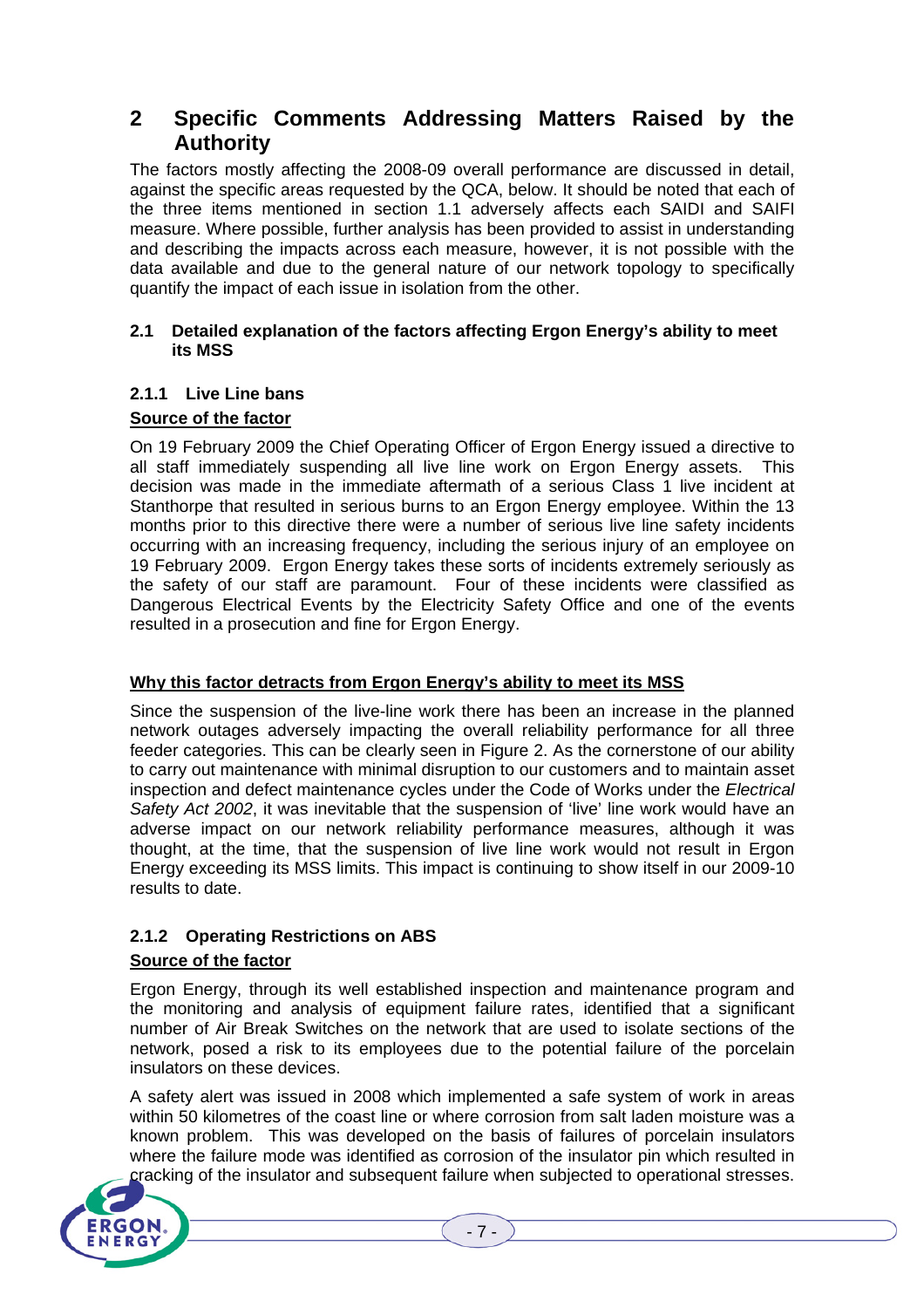It is understood that the ABS failure issue is a problem affecting a number of other utilities that utilise this component.

In 2008, the Electricity Trades Union placed a ban on the operation of these devices by their members in relation to the above failure mode.

A second systemic failure mode developed and became noticeable in April 2009 with a number of ABS's insulators shearing under torsional load. The cause of this mode of failure has not yet been determined conclusively, however, early indications appear indicate an issue with the components design.

In response to the ban and appearance of the second failure mode, Ergon Energy has worked closely with the union as well as the equipment manufacturer, other utilities that use the same equipment and an independent testing laboratory and in October 2009 reissued the safety alert with agreed operating actions allowing the work ban to be removed. Subsequent to this the Electrical Trades Union have raised additional issues that are currently being worked through and the ban remains in place in two regions.

There are approximately 3,000 of the above-mentioned make and model air break switch in the system that are subject to the failure modes described above.

#### **Why this factor detracts from Ergon Energy's ability to meet its MSS**

With a ban in place, the ability to isolate sections of the network to carry out planned maintenance was severely limited and resulted in **larger sections** of the network requiring to be isolated and hence a larger impact on the network performance. With the safe operating procedures in place this remains an issue if the ABS is identified as being at risk of failure.

#### **2.1.3 More Severe Storm Season**

#### **Source of the factor**

The extended wet season and serious flooding during the third quarter of 2008-09 greatly influenced the overall network performance experienced by our customers. During this period Ergon Energy's supply area experienced severe storm activities including three cyclones which were accompanied by significant extended flooding. By early February, some 62% of Queensland was inundated by flood waters for a significant period.

#### **Why this factor detracts from Ergon Energy's ability to meet its MSS**

To ensure community and customer safety, Ergon Energy authorised a number of forced outages to make safe sections of the high voltage overhead network that breached statutory clearance due to elevated flood water and to isolate customer installations that were at risk of water inundation. These outages were not excludable under the Electricity Industry Code clause 2.4.3(b)(v). In addition, the auto-reclosing functionality on the distribution feeders that traversed floodwaters was disabled to minimise the risk to the public from grounded high voltage conductors In the event of a transient fault where the protection systems are designed to automatically reclose, they were set to immediately isolate the line requiring an inspection prior to re-energising and resulting in a much longer interruption than would normally be experienced.

The flood waters also impeded access by Ergon Energy's field staff to investigate and repair faulty sections of the network, further delaying restoration of supply.

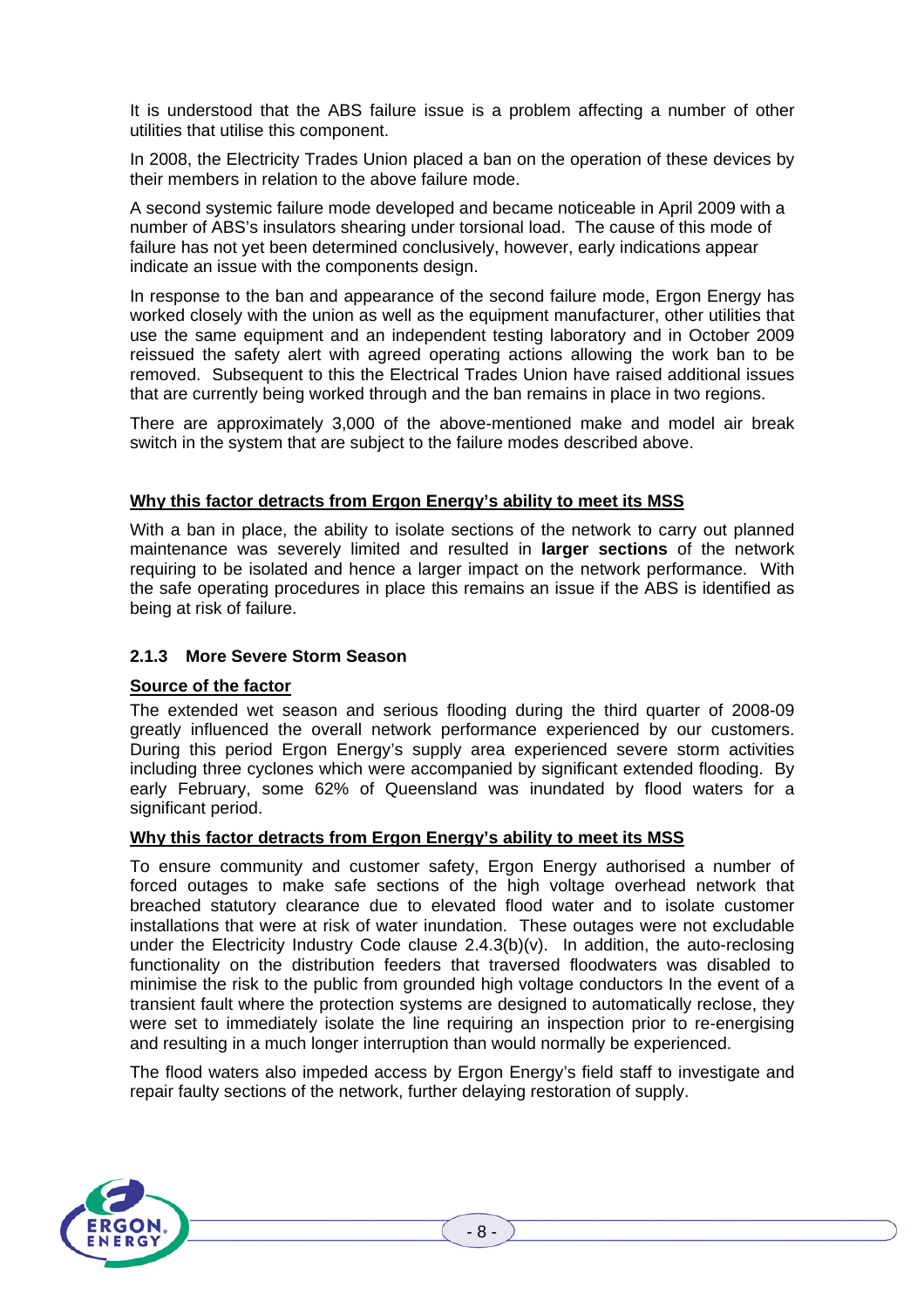# **2.2 Impacts on overall performance due to the various factors**

#### **2.2.1 Live Line bans and Operating Restrictions on ABS**

Due to the data structure of Ergon Energy's Outage Management System (OMS), it is not feasible to segregate the planned outage contribution from the suspension of live line work and the operating restrictions placed on the ABS from the overall performance report. The impact that these two factors combined had on planned outages is detailed below.

In comparison to the past 5 years, Ergon Energy returned the highest planned outage durations and frequencies during 2008-09. Planned outages contributed to 32% of Ergon Energy's SAIDI (compared to 26% in 2007-08) and 20% of SAIFI (compared to 17% in 2007-08). This excludes the outage events at a service fuse and beyond. Ergon Energy's vastly radial subtransmission network and considerably long feeder lengths makes it more susceptible to longer planned outage duration.

The combined effect of both the suspension of Live Line Works (LLW) and the operating restrictions imposed on the ABS reflected in the increase in planned outage duration and frequency by **142%** and **143%** respectively between February and June 2009.

Table 1 below shows the % increase in total annual planned customer minutes from 2007-08 to 2008-09 by feeder category.

| <b>Customer Minutes</b>      |            |             |            |  |  |
|------------------------------|------------|-------------|------------|--|--|
|                              | 2007-8     | 2008-9      | % Increase |  |  |
| <b>Overall</b>               | 65,434,290 | 103,384,830 | 58%        |  |  |
| <b>Urban</b>                 | 12,347,444 | 15,267,791  | 24%        |  |  |
| <b>Short Rural</b>           | 35,467,370 | 63,896,074  | 80%        |  |  |
| <b>Long Rural</b>            | 16,679,007 | 22,681,289  | 36%        |  |  |
| <b>Customer Interruption</b> |            |             |            |  |  |
|                              | 2007-8     | 2008-9      | % Increase |  |  |
| <b>Overall</b>               | 329,452    | 529,006     | 61%        |  |  |
| <b>Urban</b>                 | 60,031     | 86,259      | 44%        |  |  |
| <b>Short Rural</b>           | 181,452    | 324,792     | 79%        |  |  |
| <b>Long Rural</b>            | 79,759     | 110,743     | 39%        |  |  |

#### **Table 1: % increase in Planned customer minutes and customer interruptions between 2007-08 and 2008-09**

The planned works on the Short Rural and Long Rural feeders had a more significant impact on reliability performance when compared to Urban feeders due to their predominantly radial nature (no network alternative feeds). Live line work would normally be used for subtransmission maintenance work wherever possible. Suspension of live line work has significantly increased the number of planned outages

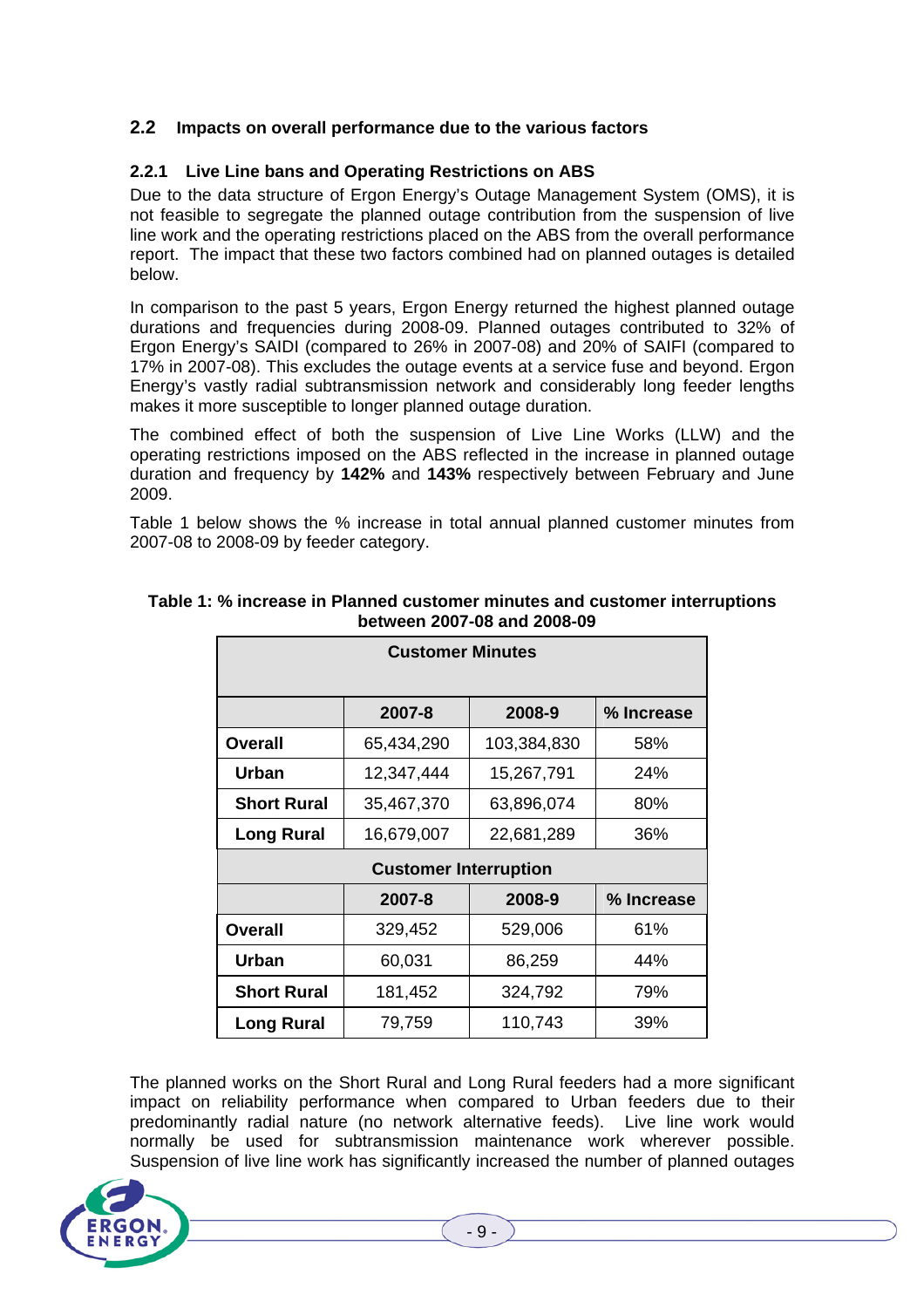on the radial subtransmission segments. This has a significant impact on the measured network performance due to the larger number of customers connected below the sub transmission level and the inability, due to the radial nature of the system, to provide alternative supply during the planned works.

Short Rural feeders have the highest customer base and nearly 40% of short rural feeder customers are supplied from radial subtransmission network segments. Nearly 65% of Long Rural feeder customers also rely on supply from radial subtransmission, making them more susceptible to planned work frequency and duration.

Figure 2 shows the comparison of customer minute and customer interruptions from planned works before and after the safety initiated suspension of Live Line Works. As can be observed from the overall graphs and the graphs applicable to each MSS measure since 2005-06, the monthly planned work duration and frequency reached the record high values as soon as the live line work practices were put on hold towards the end of February 2009. A positive point to note is the reductions in planned outages in August and September 2009, which have been influenced by the phased reintroduction of Live Line capability.



#### **Planned Customer Interruptions 2007/8 to 2009/10 YTD**





 $-10-$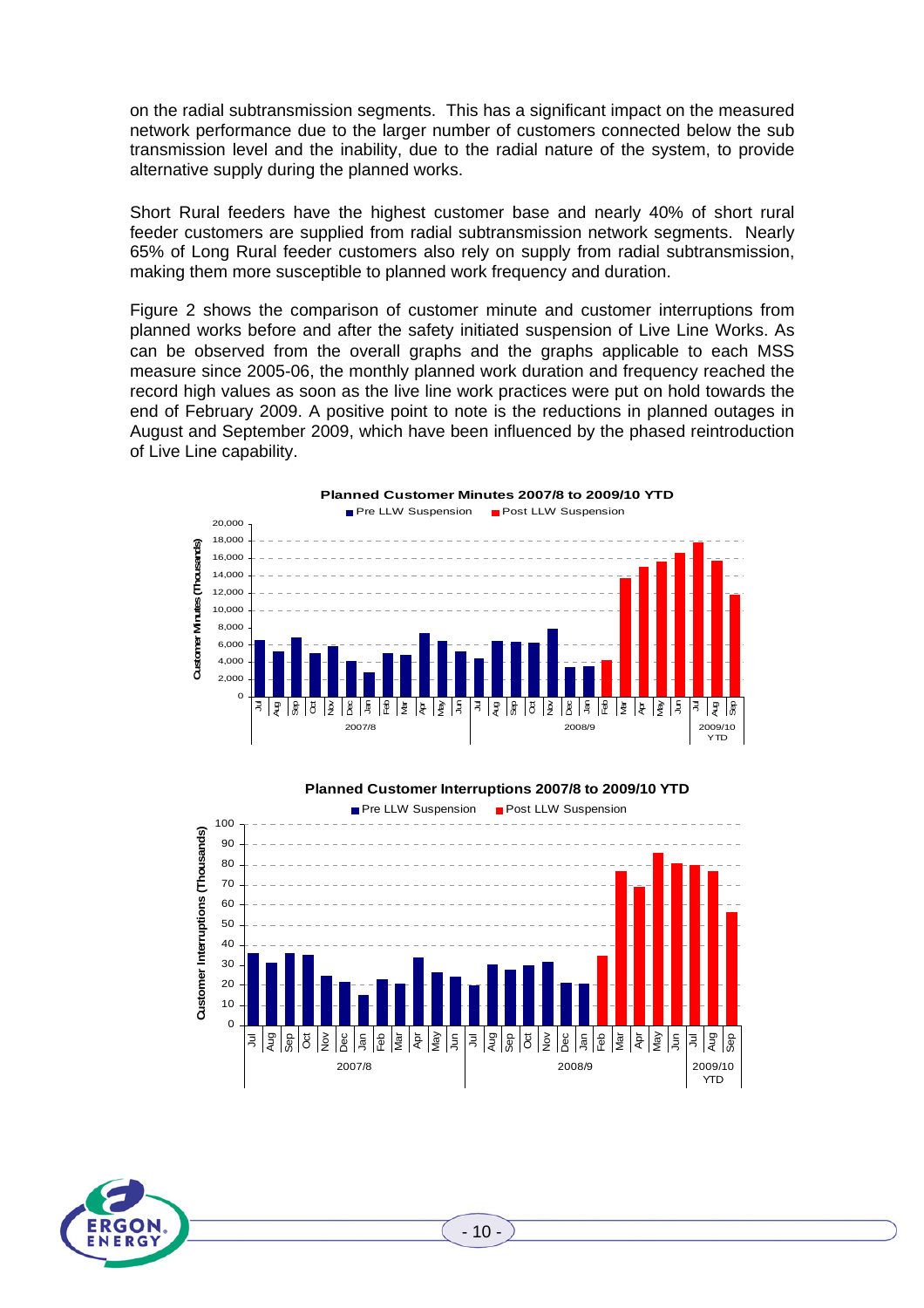



**Monthly and YTD Planned SAIDI - Short Rural**  $2005/06$  Actual SAIDI  $-x = 2006/07$  Actual SAIDI  $-$  2007/08 Actual SAIDI  $-2008/09$  Actual SAIDI $-2009/10$  Actual SAIDI 40 35 30 Monthly SAIDI 25 **Monthly SAIDI** 20 15 10 5  $\Omega$ 

#### Jul Aug Sep Oct Nov Dec Jan Feb Mar Apr May Jun

**Monthly and YTD Planned SAIFI - Overall**

 $-$  2005/06 Actual SAIFI  $-x$  - 2006/07 Actual SAIFI  $-$  2007/08 Actual SAIFI -2008/09 Actual SAIFI - 2009/10 Actual SAIFI





0.09  $-$ 2005/06 Actual SAIFI  $-x$  - 2006/07 Actual SAIFI  $-x$  2007/08 Actual SAIFI 2008/09 Actual SAIFI **- 2009/10 Actual SAIFI** 









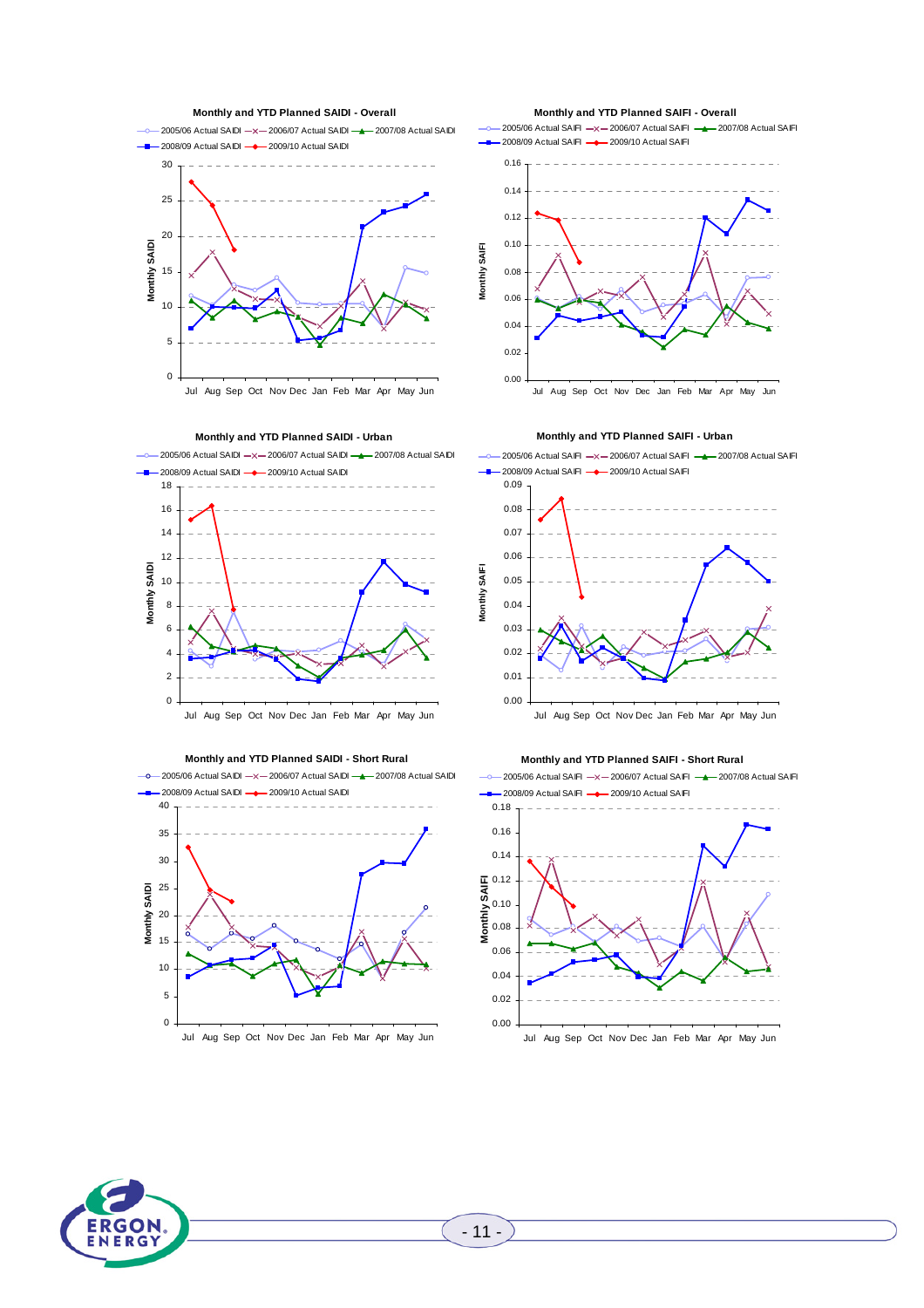

**Figure 2: Comparison of monthly Planned Customer Minutes and Interruptions Pre- and Post LLW suspension** 

Distribution line defect maintenance remains the largest contributor to the planned performance for 2008-09. This work is required to maintain compliance with the Code of Works under the *Electrical Safety Act 2002* and to ensure the safety of the Ergon Energy assets as well as minimise the risk of unplanned outages. Over the past five years this program of work has significantly improved the resilience of the Ergon Energy Network.

Planned customer minutes due to line maintenance work increased approximately by 300% between February 2009 and June 2009, representing the record monthly values since July 2005. Planned Outage customer minutes due to line maintenance peaked to the record high values in March 2009 and following – that is, as soon as the live line works were suspended. The impact however has improved significantly in recent months due to staged reinstatement of Live Line work practice. This is illustrated in Figure 2 above and Figure 3 below.



**Figure 3: Planned outages customer minutes by Standard Outage Reason** 

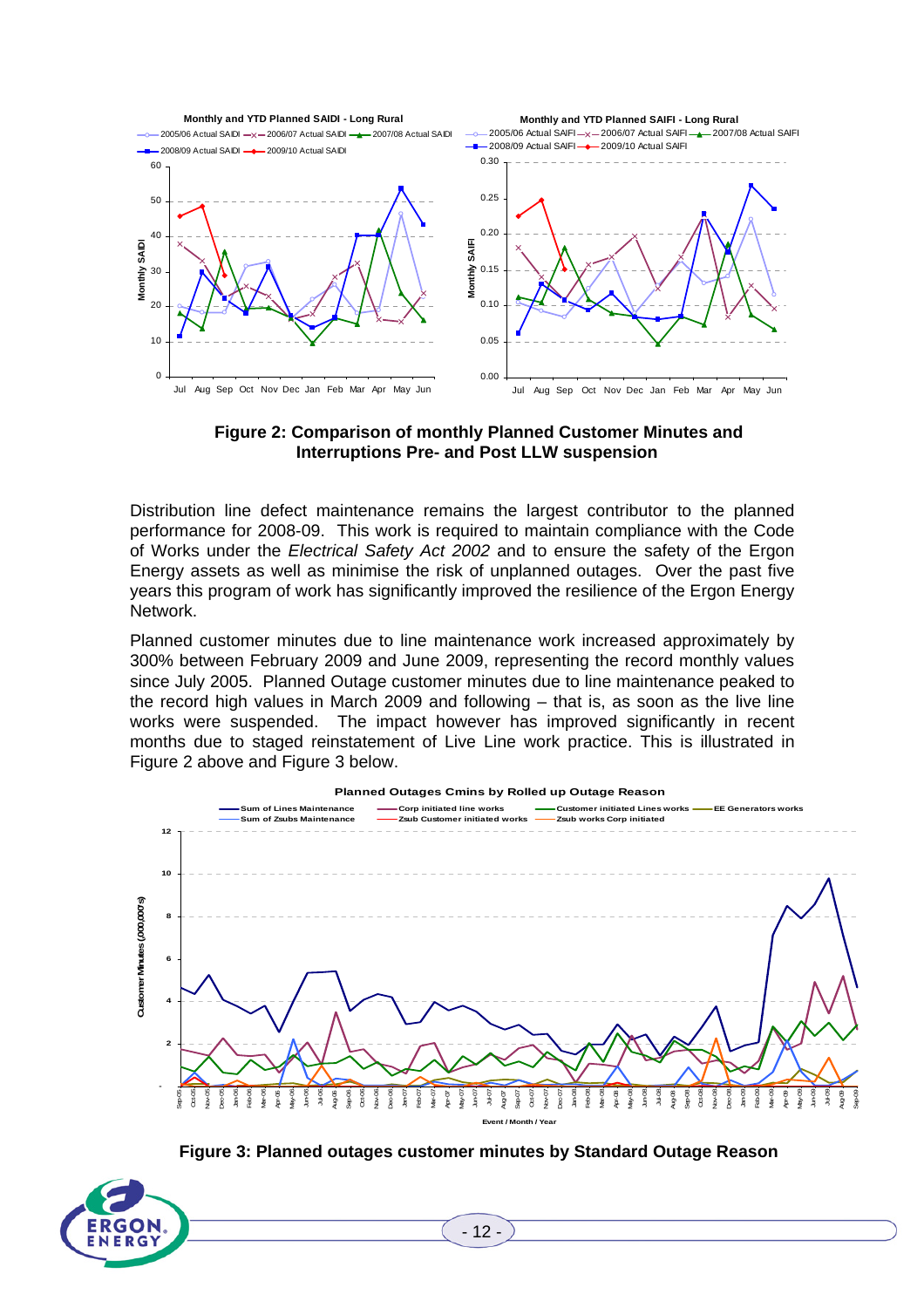# **2.2.2 More Severe Storm Season**

Ergon Energy's network assets are highly exposed to the environment and subject to adverse weather conditions. Figure 4 below shows the comparison of the number of weather related supply interruption events per month for the last three financial years. As can be observed 2008-09 financial year had the highest number of weather asset related events, especially during the storm season.





The severe weather and flood conditions have had an adverse impact on the overall network reliability particularly given a number of supply interruptions resulted in very high daily SAIDI but not significant enough to qualify as a Major Event Day. In 2007-08, Ergon Energy suffered eight Major Event Days (which would have added 100 customer minutes), while it suffered only three Major Event Days in 2008-09 (which would have added 42 customer minutes). This can be observed in Figure 5 which illustrates that a considerable number of days during the storm season (Nov 2008 – Jan 2009) had notably high daily SAIDI which mostly resulted from adverse weather conditions across the state.



**Figure 5: Daily SAIDI plot for 2008-09** 

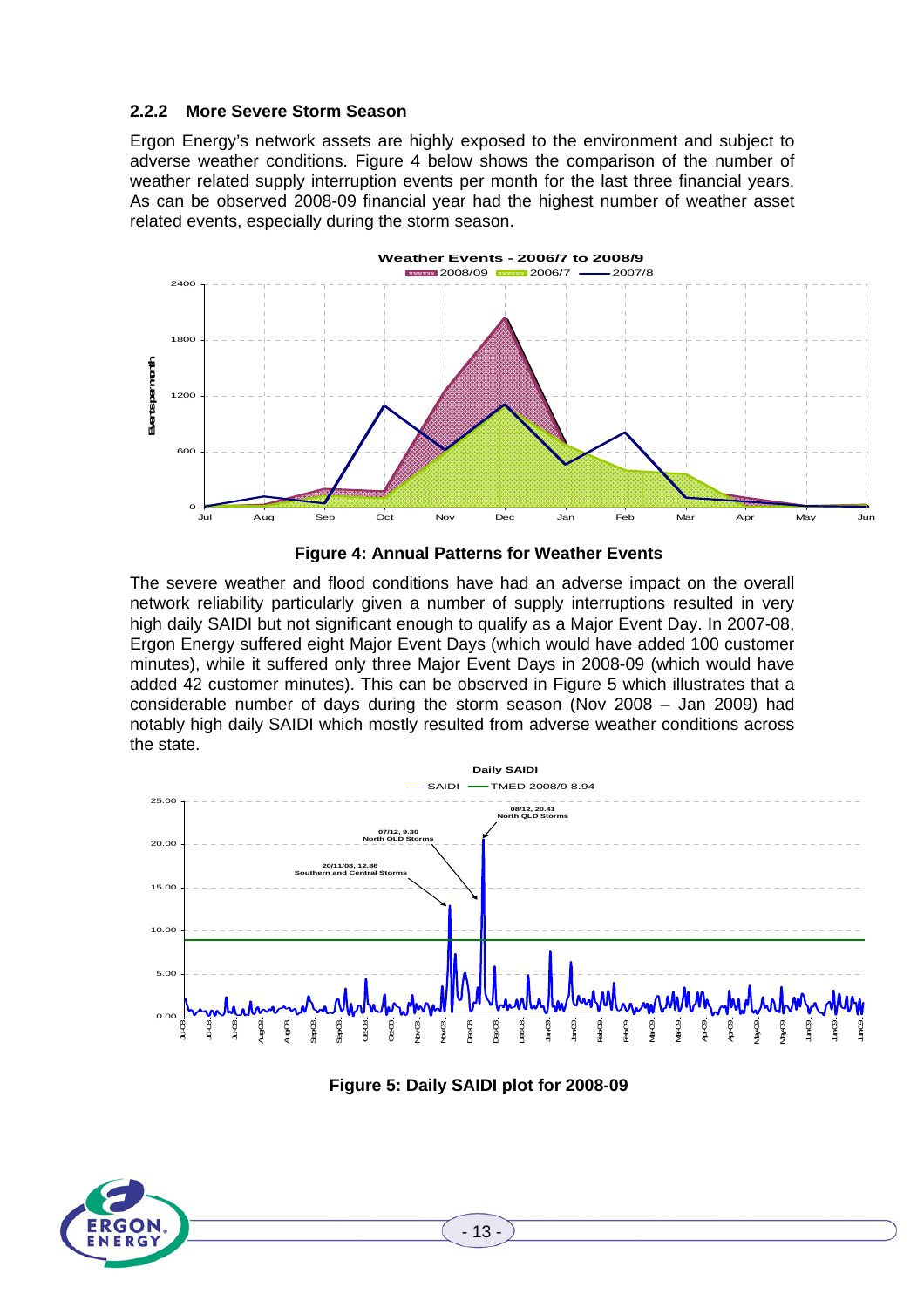In terms of the overall impact unplanned outages have on each of Ergon Energy's SAIDI and SAIFI performance measures is concerned, the following graphs in Figure 6 provide an interesting snapshot of how the weather patterns described in Figures 4 and 5 impact the company's performance at a global level. As can be seen from Figure 6, the impact of unplanned outages are significantly reduced in years where the company's network is subject to relatively benign weather patterns (e.g. 2006-07 and 2007-08) compared with the severe weather patterns experienced in 2005-06 (Cyclone Larry) and 2008-09 (three tropical cyclones).







**Short Rural SAIFI Trend**<br>Diplanned **Internative Construct** Planned –2008/9 -2008/9 MSS 4.50

6.00







**Figure 6: SAIDI/SAIFI Unplanned- Planned Break Up** 



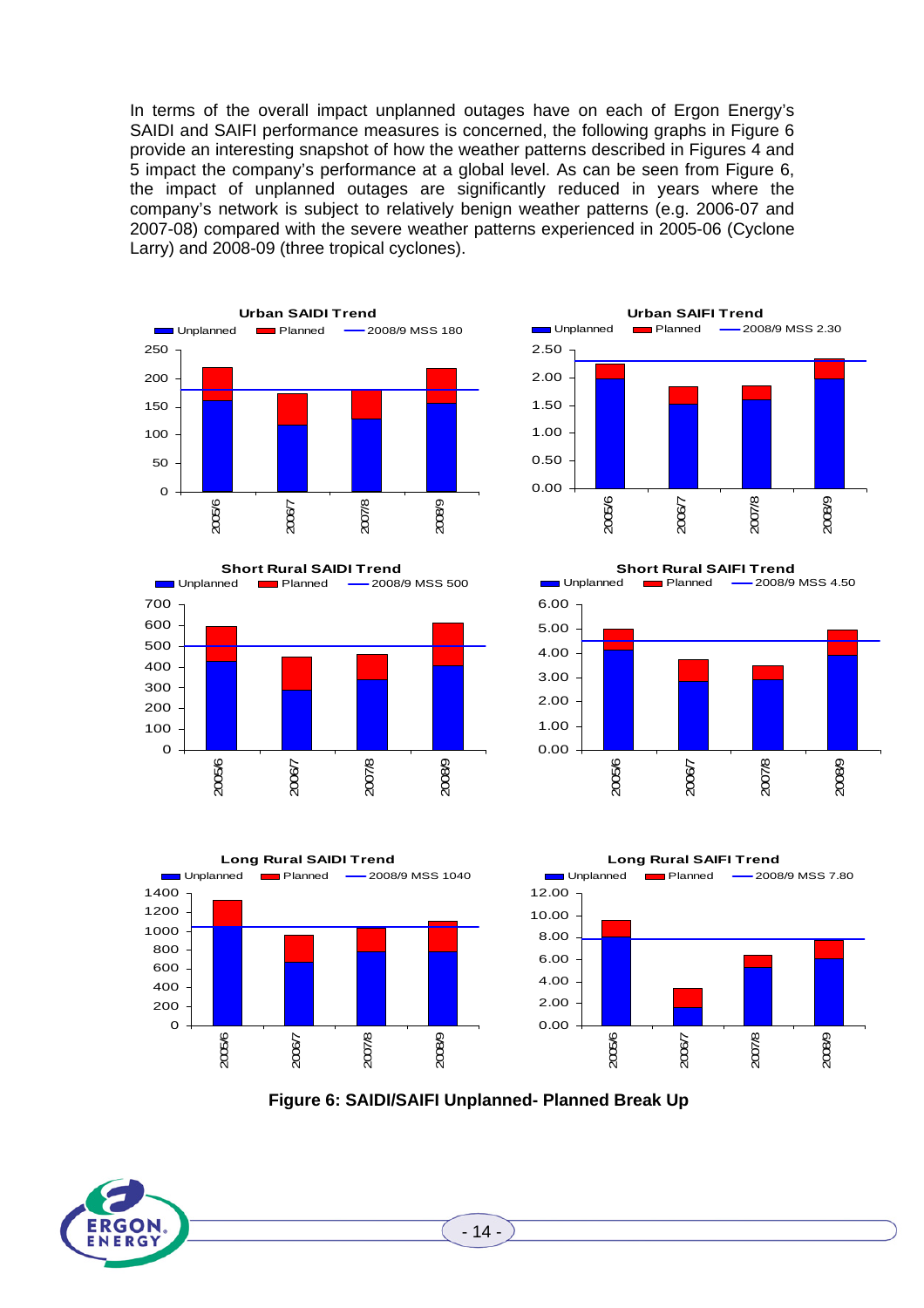#### **2.3 Steps taken by Ergon Energy to mitigate the potential and actual impact of each factor**

#### **2.3.1 Live Line Bans**

Following the initial suspension of live line works on 19 February 2009, Ergon Energy's senior management team considered the matter further to determine what the response to the safety issues experienced in the live line area would be. The company's senior management examined three main options:

- immediate reinstatement of live line works;
- delayed reinstatement of live line works;
- rebuilding the system for live line works.

The company considered these options in terms of the actions that would be necessary to properly and effectively discharge its obligations to its customers, contractors and employees by undertaking live line works in a manner that was efficient, safe and code compliant. In considering these matters, Ergon Energy also had regard to a review of the Australian Standard for live line works, and that changes in the standard would lead to increases in the minimum approach distances used by Ergon Energy prior to the suspension being implemented.

#### *Immediate reinstatement of live line works*

This option involved reinstating the live line function with the current safe system of work, while simultaneously continuing to implement the detailed action plans already in place to address each of the known issues that had been identified to date. This option was not considered appropriate as it did not allow for the impending changes in industry standards to be considered and did not effectively reduce the risk of further incidents occurring whilst management actions were underway to improve the system.

A sub-option considered was the use of Energex live line resources. This sub-option was not considered practical due to the reasons stated above, lack of authorisation and the broader application of the suspension to contract service providers.

#### *Delayed reinstatement of live line works*

This option involved delaying the reinstatement of the live line safe system of work until critical or high priority items from previous incidents had been addressed, and then undertaking work in parallel on remaining items. This option was not considered appropriate as it did not allow for the impending changes in industry standards to be considered. There was also no guarantee that this approach would effectively reduce the risk of further incidents occurring whilst management actions were underway to improve the system.

A sub-option considered was the use of Energex live line resources. This sub-option was not considered practical due to the reasons stated above, lack of authorisation and the broader application of the suspension to contract service providers.

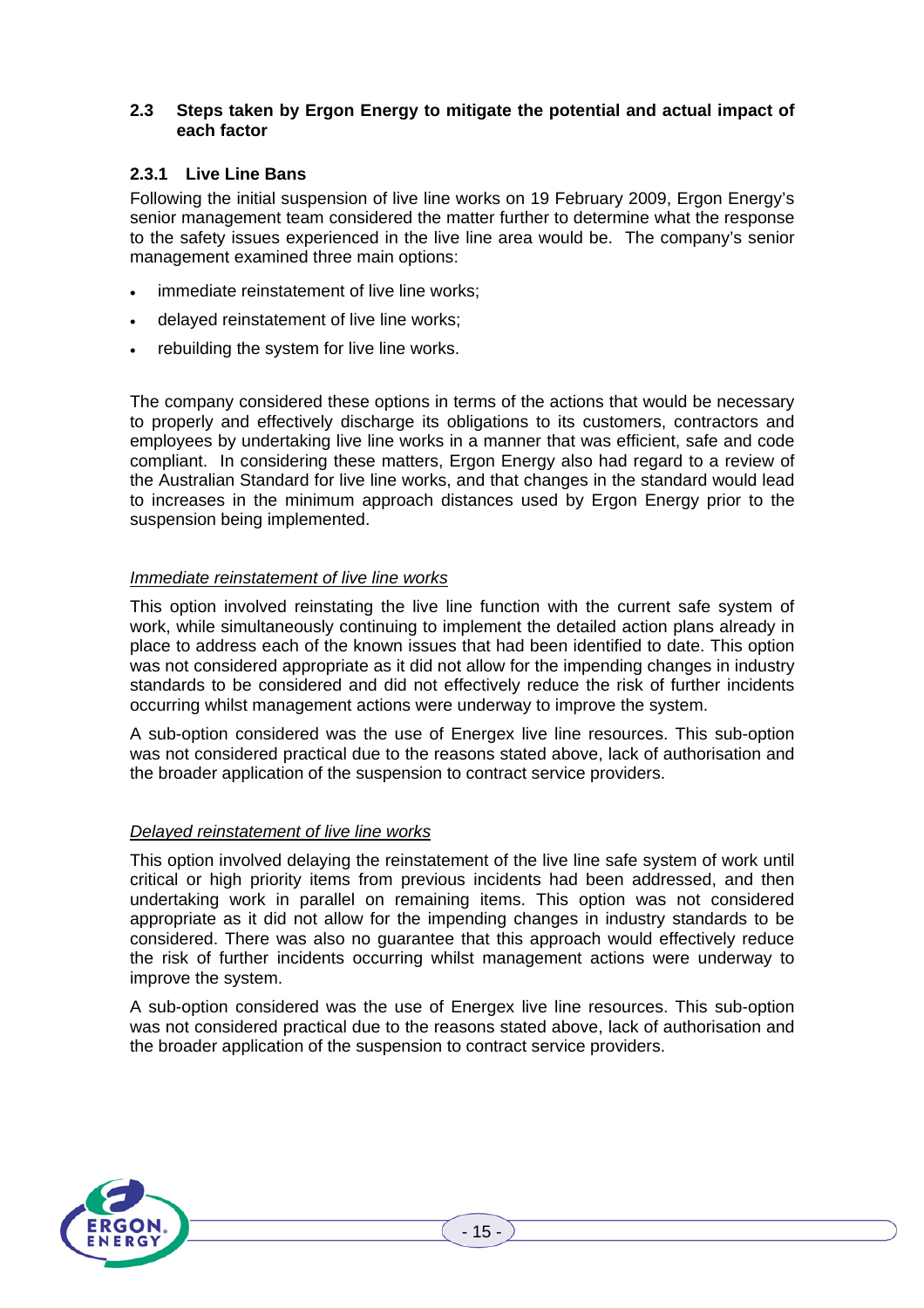#### *Rebuilding the system for live line works*

Given the apparent trend nature of the data, lack of a clear cause for the Stanthorpe incident at the time, impending changes in industry standards and nature of the previous eight incidents (which had been growing in severity), Ergon Energy management considered whether the safe system of works for live line warranted rebuilding from its foundation blocks via the establishment of a dedicated project team and detailed scope of works, based partly on the learnings from the previous incidents. The cost of this option was estimated to be approximately \$1 million. It was anticipated that the live line function could be progressively restored on this basis in the latter half of 2009.

This was the option selected. While other options may have had a lesser impact on Ergon Energy's network performance, they would not satisfactorily address the concerns that led to the ban on live line works and ensure the safety of customers, contractors and staff.

In order to reduce the impact on the network performance Ergon Energy has acted expeditiously to ensure the reinstatement of live line work. A project team was established in April 2009 to oversee the reinstatement of the function, and approximately \$1Million in funding, was allocated to the project. It is anticipated that all training will be complete by the end of December 2009 with the majority of crews completing the training by the end of November. Live line work is progressively being reinstated as the live line crews complete the training.

The suspension of live line work was only applied to Ergon Energy assets. Live line capability remained in place to service Powerlink's Transmission Network as this function operates under a different safe system of works, uses different work practices and techniques and at the time, had no (and continues to have no) identified performance issues.

The reinstatement process included: refresher training, a restructure of the leadership and management functions; various personnel changes in the live line area; a review of practices in other distribution businesses (including Energex) and the adoption of new industry standards, across Energex and Ergon Energy. The group providing oversight of live line in Ergon Energy has been restructured to better define accountabilities and better manage process.

A new live line manual was developed, business process documents and procedures were reviewed and updated as necessary, the suitability of all live line equipment was assessed in line with the new procedures and the authorisation processes to enable live line work to be carried out were reviewed. Existing training records for staff were updated and reviewed, assessment and audit checklists were revised and reviewed and the process for engaging external training providers was also reviewed.

Considerable consultation occurred with industry, workforce groups and the Electrical Trades Union to ensure a robust solution was developed. A detailed implementation and deployment plan was established to enable the new process documentation, manuals and training material to be piloted and released across the workforce as quickly and effectively as possible, including leveraging resources and facilities from other industry partners, such as Energex.

In addition to improving the live line performance of Ergon Energy and reinstating live line operations, when feasible, Ergon Energy scheduled the planned outages at times when it would be of least inconvenience to customers, including conducting these works in the early hours of the morning.

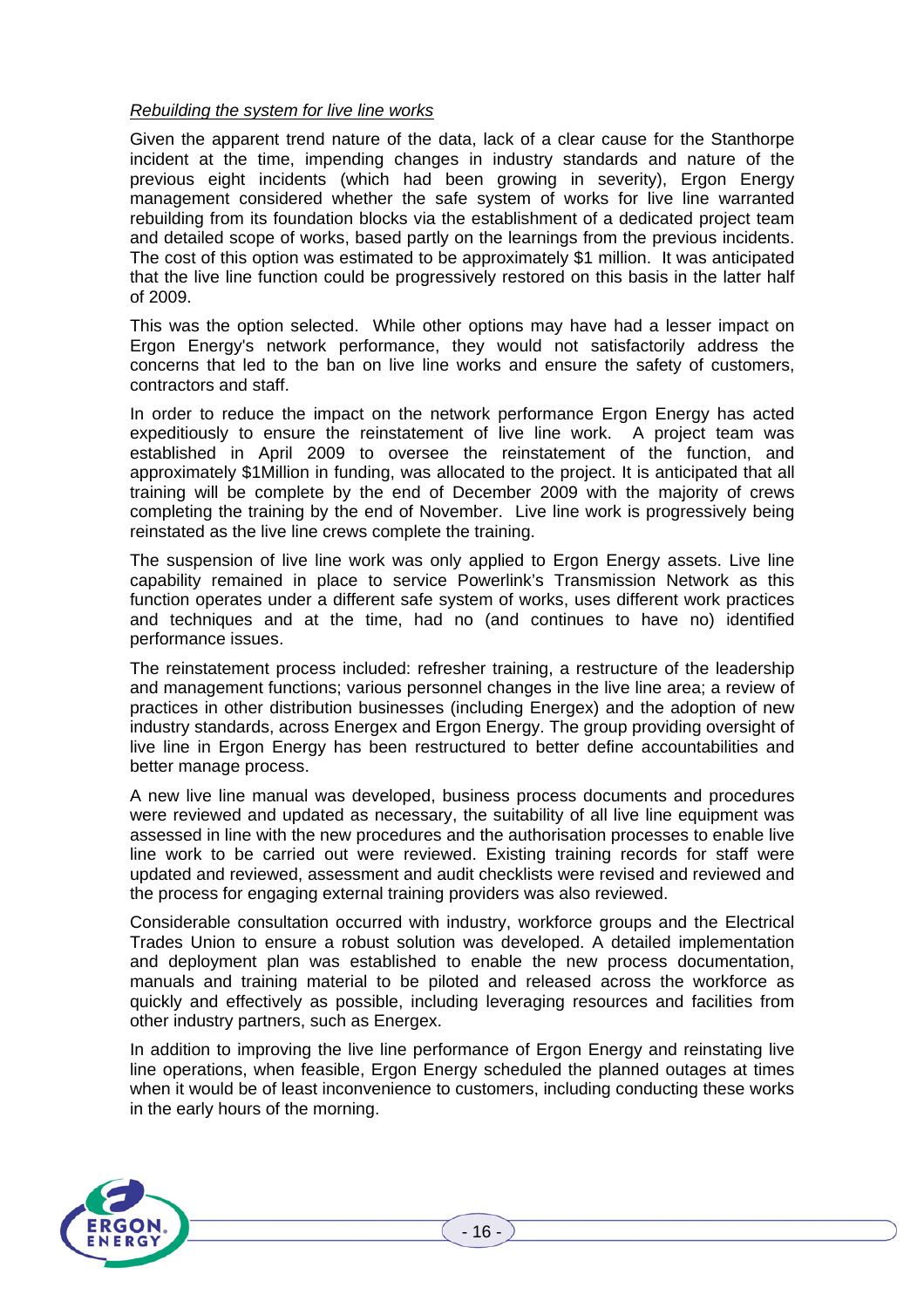# **2.3.2 Operating restriction on ABS**

A safe system of work was implemented in 2008 in areas within 50 kilometres of the coastline or where corrosion from salt laden moisture was a known problem. Following work bans instituted by the Electrical Trades Union a revised safe system of work was implemented in October 2009.

A full audit inspection of Ergon Energy's entire ABS population was also initiated to identify defective ABS's as well as those identified as posing a potential hazard (particular manufacturer and models). Hazardous Condition Warning Tags are being fitted to all defective and identified ABS. The target date for completion of this full audit inspection is 31 December 2009.

In addition to this current approach, Ergon Energy is planning to replace up to 600 ABS in 2009-10 and 600 per annum through the next regulatory period from 2010-11 until 2014-15. It is planned to replace all the specific manufacturer and models identified as posing a risk across the entire network, with priority given initially to those with cracked insulators and those within 50km of the coast.

Ergon Energy has a well established inspection and maintenance program for its network assets including ABS. If a defective ABS is found as a result of the inspection, it is removed, replaced or repaired in situ by the inspection and maintenance crew. Additionally, any defect identified during normal works on, and operation of, the network are reported and acted upon.

### **2.3.3 More Severe Storm Season**

Ergon Energy's Summer Preparedness Plan is in place with a well established inspection and maintenance program for its network assets and along with targeted capital programs these are aimed at improving the resilience of the network to storm and other events.

It is important to note that Ergon Energy has not benefited as a result of its failure to achieve the MSS.

No work has been deferred as a result of the three factors that have significantly influenced the MSS performance. Although extremely difficult to quantify, there would have been an increase in costs associated with the emergency response to the storms and flooding, the ban on Live Line work and the safe operating procedures that were put in place for the ABS's. Ergon Energy's Regulatory Financial Statements show both a capital and an operating expenditure for the 2008/09 year in excess of the regulatory allowances.

#### **2.4 Strategies adopted to ensure that such factors did not impact its performance in previous and current financial years**

#### **2.4.1 Live Line Ban**

Prior to the suspension of high voltage live work on Ergon Energy assets in February 2009 there were a number of processes and systems in place to ensure a safe system of work for high voltage live work.

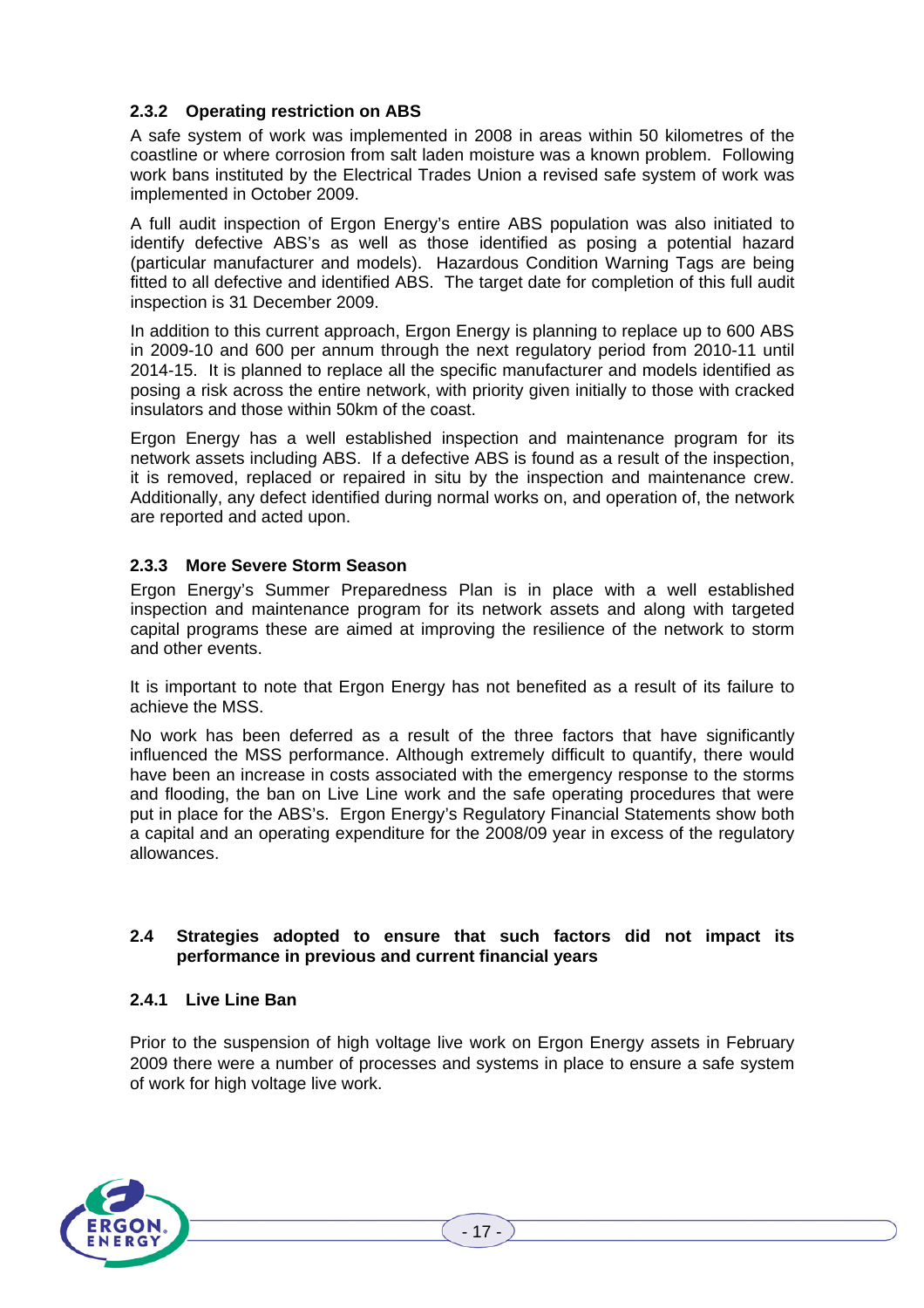These included:

- Documented processes for high voltage live work which included the Manual for High Voltage Line Work which details the safety rules & concepts as well as detailed procedures for each of the tasks that could be completed utilising high voltage live work techniques.
- Detailed training regime with training being delivered by Ergon Energy trainers under the auspices of an external RTO.
- Live Line Operational forum which consisted of the Live Line Manager, Live Line Competency & Development Officers, Live Line Trainers and field practitioners. This forum reviewed and endorsed any changes to the Manual for High Voltage Live Work procedures or changes to training.
- Live line Forum which consisted of representatives from Ergon, Energex, ETU including practising practitioners from both corporations. This forum reviewed and endorsed any changes to the Manual for High Voltage Live Work procedures or changes to training.
- Approval of changes to the Manual for High Voltage Live Work procedures or changes to training was signed off by the Live Line Manager and a Registered Professional Engineer Queensland.
- An auditing regime that included competency assessments completed by the internal Live Line Competency & Development Officers and audits by external auditors. Each authorised live line person would have a competency assessment and audit conducted each year, preferably approximately 6 months apart.

# **2.4.2 Operating Restrictions on ABS**

Ergon Energy has in place a cyclic inspection and conditioned based maintenance program. The actual failure mode experienced is mechanical in nature and is difficult to detect. As the failures of the units supplied by the manufacturer are systemic the intervention now targets make, model and batch.

### **2.4.3 More Severe Storm Season**

Ergon Energy has for many years utilised a Summer Preparedness Plan. Together with its well established inspection and maintenance program for its network assets and targeted capital programs, this is aimed at improving the resilience of the network to storm and other weather events.

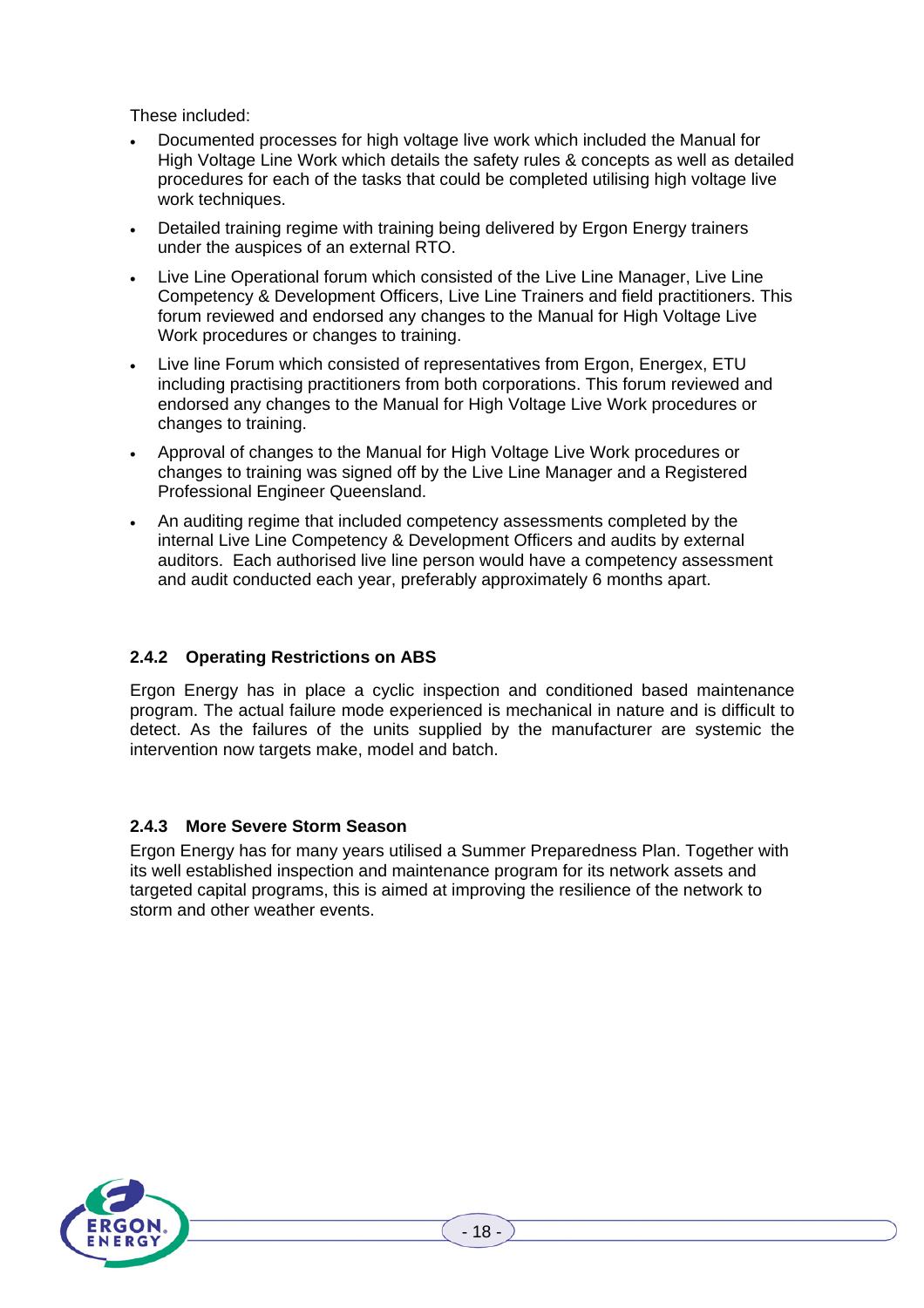# **2.4.4 Future Strategies - 2009/10 and Beyond**

Ergon Energy is always looking for opportunities to improve the reliability performance of its network, and in order to meet the Minimum Service Standards for 2009-10, the following strategies are also being implemented.

#### **Planned Outages**

The following actions have or are being implemented to improve the reliability performance of the network now and into the future and to bring it back into MSS compliance:

- Prioritise the resurrection of live line work in the supply regions with a large number of critical planned works for 2009-10, with further prioritisation for the radial network segments.
- Defer all the non-critical planned works until such time that the live line work practice is fully operational.
- Maximise the utilisation of mobile generators currently owned by Ergon Energy.
- Continue to reduce sectional multiple planned shutdowns by maximising defect repairs and maintenance works within the section or radial component of a line and resourcing up to complete all works.
- Increasing monitoring and analysis of planned outages and options.

#### **Unplanned Outages**

Ergon Energy plans to materialise any practical opportunity to improve the unplanned performance before the storm season, i.e. by the end of November 2009, this includes:

- The identification of any beneficial network performance augmentation projects and a focus on completing them before the 2009-10 storm season as part of the Summer Preparedness Program.
- Undertake a pre-storm season aerial inspection of the significant sub-transmission network segments mostly in the radial part of the network to identify any potential defects and target these for remediation prior to the storm season.
- Consideration of the summer preparation of outage response based upon likely weather patterns.

Ergon Energy is also currently considering other opportunities in the network remote control area (SCADA) to specifically assist in addressing outage duration.

Ergon Energy also had and has in place clear Key Performance Indicators for SAIDI and SAIFI at group, regional and district level. These also form part of At Risk Performance Agreements with senior managers. Various monitoring and control measures (i.e planned shutdown approval process) are in place to enable staff to effectively outwork their responsibilities and control performance. The compounding nature of the three contributing factors meant that performance targets were not achieved. As such at risk components were not paid for this element where the targets were exceeded. It is a credit to those involved in the decision that they sacrificed potential personal reward for the higher priority of safety and this is a value that senior management and the company will continue to promote.